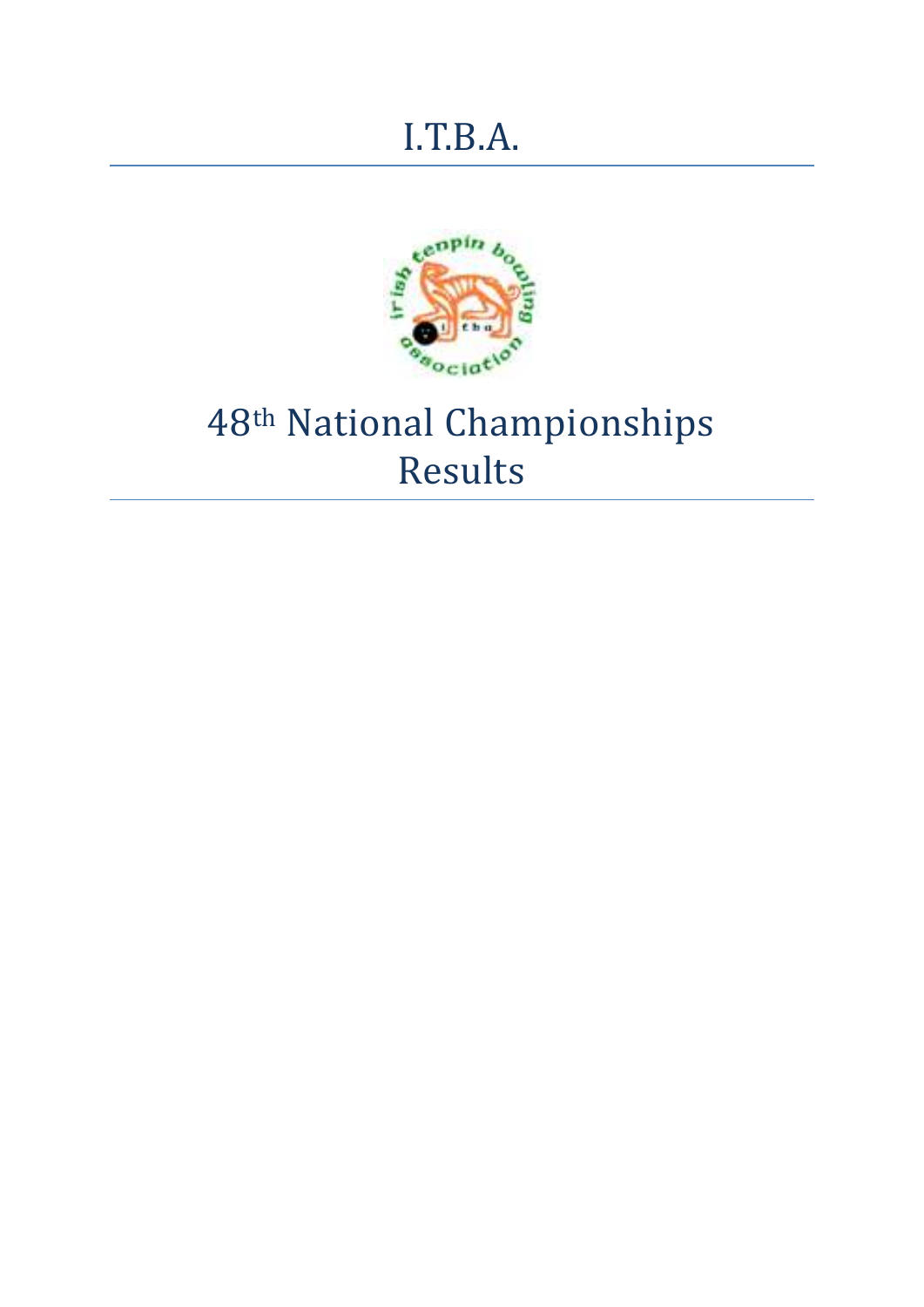|                 |                    |           |       |       |       |       |       |                   |       |       |       |              | <b>Pos</b>  |
|-----------------|--------------------|-----------|-------|-------|-------|-------|-------|-------------------|-------|-------|-------|--------------|-------------|
| <b>Position</b> | Player             | C/Forward | Game1 | Game2 | Game3 | Game4 | Game5 | Game <sub>6</sub> | Game7 | Game8 | Game9 | <b>Total</b> | $+/-$       |
| 1               | <b>Alan Bride</b>  | 2992      | 217   | 238   | 227   | 259   | 266   | 218               | 279   | 247   | 226   | 5169         |             |
| $\mathbf{2}$    | <b>Barry Foley</b> | 3065      | 233   | 206   | 226   | 213   | 219   | 194               | 257   | 197   | 130   | 4940         | 0           |
| 3               | <b>Tom Byrne</b>   | 2920      | 225   | 224   | 259   | 243   | 190   | 214               | 243   | 203   | 211   | 4932         |             |
| 4               | Simon English      | 3101      | 220   | 215   | 172   | 189   | 202   | 248               | 202   | 157   | 180   | 4886         | $-3$        |
| 5               | Dave English       | 2888      | 227   | 243   | 211   | 193   | 201   | 162               | 206   | 201   | 223   | 4755         | $\mathbf 0$ |
| 6               | Haulie Storan      | 2873      | 188   | 212   | 224   | 190   | 178   | 226               | 165   | 177   | 212   | 4645         | 0           |
|                 | Darragh            |           |       |       |       |       |       |                   |       |       |       |              |             |
|                 | McLoughlin         | 2848      | 203   | 187   | 234   | 205   | 203   | 231               | 172   | 180   | 147   | 4610         |             |
| 8               | Fran Puzzuoli      | 2858      | 174   | 177   | 148   | 172   | 170   | 213               | 159   | 238   | 204   | 4513         | $-1$        |

## **Men's Final**

**New Finals Record Alan Bride 2177**

#### **Ladies Final**

| <b>Position</b> | Player                 | C/Forward | Game1 | Game2 | Game3 | Game4 | Game5 | Game6 | Game7 | Game8 | Game9 | Total | $+/-$ |
|-----------------|------------------------|-----------|-------|-------|-------|-------|-------|-------|-------|-------|-------|-------|-------|
|                 | <b>Hannah Cullen</b>   | 2805      | 161   | 203   | 204   | 222   | 191   | 201   | 203   | 167   | 161   | 4518  | 0     |
|                 | <b>Carol Catchpole</b> | 2757      | 183   | 220   | 212   | 177   | 147   | 167   | 190   | 190   | 168   | 4411  | 0     |
|                 | <b>Sarah Stott</b>     | 2621      | 230   | 156   | 156   | 162   | 207   | 203   | 194   | 199   | 214   | 4342  |       |
| 4               | Aimee Kellegher        | 2624      | 170   | 168   | 169   | 180   | 138   | 149   | 190   | 212   | 170   | 4170  | -1    |
|                 | Pat Cummins            | 2480      | 142   | 170   | 186   | 166   | 231   | 161   | 159   | 182   | 155   | 4032  |       |
| 6               | Ann Cullen             | 2507      | 188   | 128   | 137   | 165   | 160   | 168   | 159   | 194   | 145   | 3951  | -1    |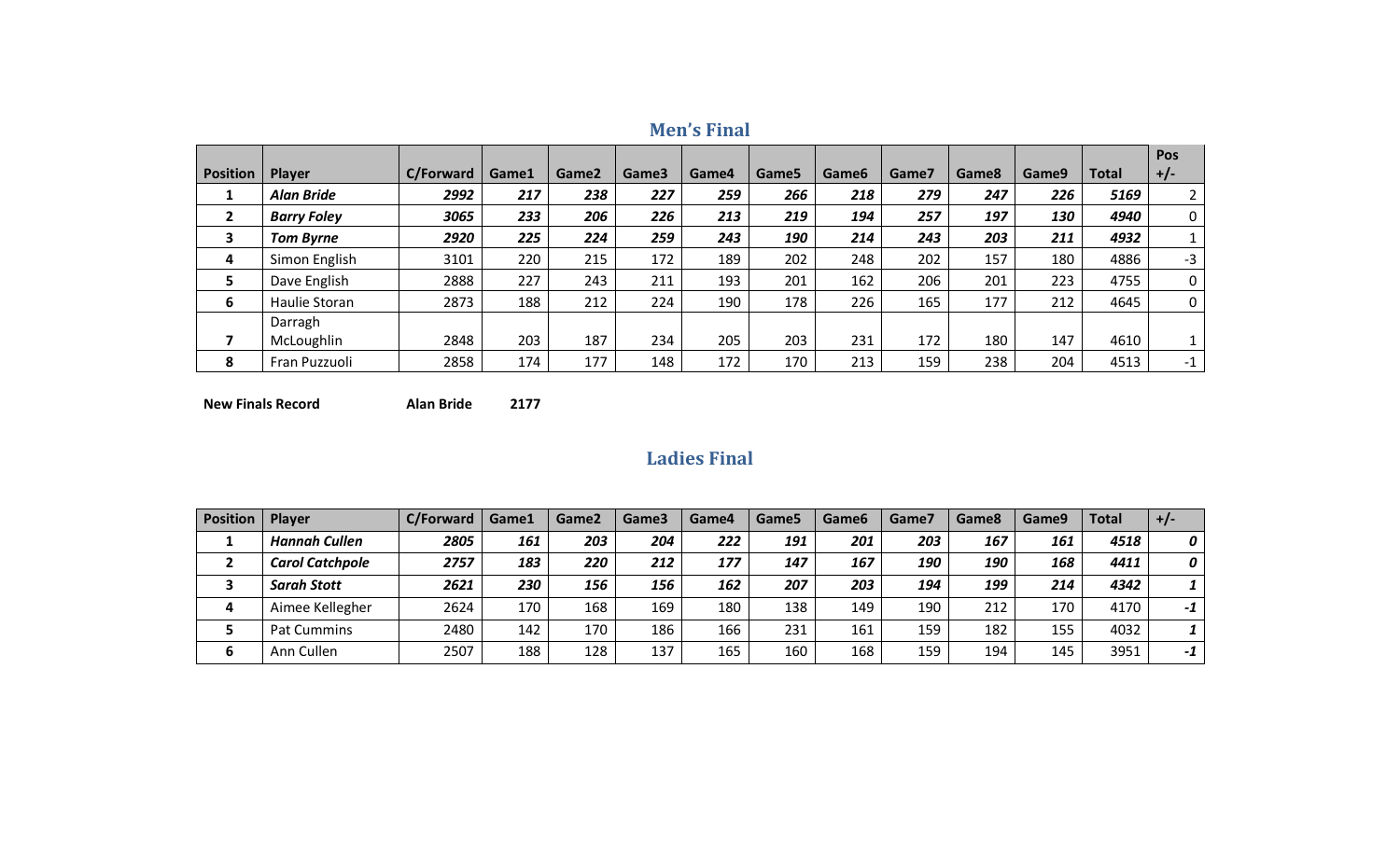#### **Men's All Events**

| <b>Position</b>  | Player                    | Game1          | Game2          | Game3          | Game4        | Game5          | Game1        | Game2    | Game3       | Game4          | Game1       | Game2          | Game3        | Game1       | Game2       | Game3            | Average | <b>Total</b> |
|------------------|---------------------------|----------------|----------------|----------------|--------------|----------------|--------------|----------|-------------|----------------|-------------|----------------|--------------|-------------|-------------|------------------|---------|--------------|
| $\mathbf{1}$     | <b>Simon English</b>      | 198            | 206            | 214            | 179          | 174            | 144          | 167      | 231         | 223            | 263         | 230            | 235          | 177         | 238         | 222              | 206.73  | 3101         |
| $\overline{2}$   | <b>Barry Foley</b>        | 210            | 258            | 239            | 178          | 192            | 172          | 177      | 236         | 214            | 172         | 200            | 208          | 213         | 189         | 207              | 204.33  | 3065         |
| $\mathbf{3}$     | <b>Alan Bride</b>         | 182            | 194            | 192            | 195          | 204            | 211          | 188      | 188         | 230            | 222         | 168            | 224          | 214         | 189         | 191              | 199.47  | 2992         |
| $\boldsymbol{4}$ | <b>Tom Byrne</b>          | 222            | 192            | <b>190</b>     | 214          | 192            | 169          | 181      | 186         | 245            | 202         | 183            | 156          | 221         | 206         | 161              | 194.67  | 2920         |
| 5                | <b>Dave English</b>       | 238            | 167            | 180            | 169          | 177            | 168          | 204      | 191         | 193            | 213         | 175            | 180          | 205         | 207         | 221              | 192.53  | 2888         |
| 6                | <b>Haulie Storan</b>      | 145            | 182            | 223            | 173          | 184            | 210          | 210      | 179         | 187            | 212         | 163            | 218          | 257         | 159         | 171              | 191.53  | 2873         |
| $\overline{z}$   | <b>Fran Puzzuoli</b>      | 183            | 170            | 154            | 210          | 244            | 180          | 187      | 177         | 215            | 204         | 179            | 171          | 176         | 184         | 224              | 190.53  | 2858         |
| 8                | <b>Darragh McLoughlin</b> | 197            | 222            | 160            | 201          | 147            | 156          | 201      | 244         | 177            | 167         | 198            | 193          | 199         | 192         | 194              | 189.87  | 2848         |
| 9                | Nickey O'Malley           | 170            | 196            | 163            | 140          | 236            | 168          | 172      | 225         | 205            | 202         | 200            | 192          | 170         | 190         | 194              | 188.20  | 2823         |
| 10               | Ray Byrne                 | 207            | 165            | 161            | 181          | 166            | 189          | 224      | 165         | 173            | 179         | 205            | 208          | 194         | 224         | 160              | 186.73  | 2801         |
| 11               | Shane Hendrick            | 214            | 170            | 178            | 169          | 180            | 172          | 201      | 190         | 180            | 166         | 172            | 201          | 224         | 216         | 161              | 186.27  | 2794         |
| 12               | Jason Byrnes              | 190            | 190            | 158            | 191          | 235            | 137          | 181      | 131         | 173            | 219         | 149            | 206          | 197         | 214         | 209              | 185.33  | 2780         |
| 13               | Karl Doherty              | 210            | 195            | 176            | 180          | 213            | 219          | 193      | 140         | 171            | 181         | 191            | 160          | 157         | 191         | 172              | 183.27  | 2749         |
| 14               | Christopher Scully        | 209            | 178            | 212            | 162          | 185            | 209          | 173      | 155         | 180            | 155         | 163            | 170          | 183         | 223         | 180              | 182.47  | 2737         |
| 15               | Gavin Fox                 | 160            | 171            | 171            | 190          | 167            | 190          | 172      | 210         | 189            | 194         | 183            | 215          | 162         | 183         | 164              | 181.40  | 2721         |
| 16               | Sean McDonnell            | 232            | 216            | 176            | 194          | 147            | 161          | 158      | 126         | 174            | 179         | 156            | 189          | 187         | 223         | 178              | 179.73  | 2696         |
| 17               | Kevin Fitzgerald          | 215            | 173            | 170            | 152          | 184            | 193          | 185      | 172         | 135            | 165         | 186            | 161          | 222         | 190         | 190              | 179.53  | 2693         |
| 18               | Stephen O'Connor          | 170            | 195            | 185            | 202          | 205            | 156          | 156      | 173         | 180            | 207         | 148            | 196          | 159         | 193         | 154              | 178.60  | 2679         |
| 19               | Paddy Gibbons             | 182            | 169            | 167            | 136          | 167            | 135          | 151      | 203         | 212            | 199         | 183            | 187          | 159         | 197         | 167              | 174.27  | 2614         |
| 20               | Andrew Smale              | 176            | 157            | 160            | 210          | 159            | 133          | 168      | 214         | 169            | 162         | 147            | 195          | 128         | 148         | 168              | 166.27  | 2494         |
| 21               | Frank Byrnes              | 184            | 145            | 179            | 150          | 178            | 157          | 140      | 153         | 170            | 157         | 199            | 137          | 196         | 160         | 165              | 164.67  | 2470         |
| 22               | David Keogh               | 175            | 138            | 175            | 122          | 159            | 144          | 137      | 169         | 188            | 134         | 128            | 157          | 151         | 151         | 177              | 153.67  | 2305         |
| 23               | John Wilson               | $\theta$       | $\mathbf{0}$   | $\mathbf 0$    | $\mathbf{0}$ | $\mathbf{0}$   | 212          | 169      | 195         | 170            | 196         | 243            | 179          | 152         | 212         | 156              | 188.40  | 1884         |
| 24               | <b>Barry Brown</b>        | 176            | 201            | 153            | 176          | 139            | 188          | 172      | 147         | 104            | $\mathbf 0$ | $\Omega$       | $\Omega$     | $\Omega$    | $\Omega$    | $\boldsymbol{0}$ | 161.78  | 1456         |
| 25               | Gareth Shannon            | $\mathbf{0}$   | $\mathbf{0}$   | $\mathbf{0}$   | $\mathbf{0}$ | $\overline{0}$ | $\Omega$     | $\Omega$ | $\mathbf 0$ | $\mathbf 0$    | 188         | 246            | 147          | 233         | 185         | 190              | 198.17  | 1189         |
| 26               | Victor Rock               | $\overline{0}$ | $\overline{0}$ | $\mathbf 0$    | $\mathbf 0$  | $\overline{0}$ | $\Omega$     | $\Omega$ | 0           | $\overline{0}$ | 176         | 216            | 181          | 183         | 202         | 145              | 183.83  | 1103         |
| 27               | Des Vella                 | $\Omega$       | $\mathbf{0}$   | $\mathbf 0$    | $\mathbf{0}$ | $\overline{0}$ | 232          | 205      | 164         | 180            | $\mathbf 0$ | $\overline{0}$ | $\mathbf{0}$ | $\Omega$    | $\Omega$    | $\boldsymbol{0}$ | 195.25  | 781          |
| 28               | <b>Stan Dagg</b>          | $\mathbf{0}$   | $\mathbf{0}$   | $\mathbf 0$    | $\mathbf 0$  | $\overline{0}$ | 142          | 177      | 134         | 188            | $\mathbf 0$ | $\overline{0}$ | $\mathbf{0}$ | $\mathbf 0$ | $\Omega$    | $\boldsymbol{0}$ | 160.25  | 641          |
| 29               | Tom Brady                 | $\mathbf{0}$   | $\overline{0}$ | $\mathbf 0$    | $\mathbf{0}$ | $\overline{0}$ | $\mathbf 0$  | 0        | $\mathbf 0$ | $\mathbf 0$    | 188         | 178            | 174          | $\Omega$    | $\mathbf 0$ | $\mathbf 0$      | 180.00  | 540          |
| 30               | Mark Hinchliffe           | $\Omega$       | $\Omega$       | $\mathbf 0$    | $\mathbf{0}$ | $\overline{0}$ | $\mathbf 0$  | $\Omega$ | 0           | $\mathbf 0$    | 178         | 173            | 159          | $\mathbf 0$ | $\Omega$    | $\mathbf 0$      | 170.00  | 510          |
| 31               | Ray Bergin                | $\mathbf 0$    | $\mathbf 0$    | $\mathbf 0$    | $\mathbf{0}$ | $\overline{0}$ | $\mathbf 0$  | 0        | $\pmb{0}$   | $\mathbf 0$    | 127         | 135            | 138          | $\mathbf 0$ | $\mathbf 0$ | $\mathbf 0$      | 133.33  | 400          |
| 32               | Eamon Ward                | $\Omega$       | $\overline{0}$ | $\overline{0}$ | $\Omega$     | $\overline{0}$ | $\mathbf{0}$ | 0        | $\mathbf 0$ | $\Omega$       | $\mathbf 0$ | $\overline{0}$ | $\mathbf{0}$ | 159         | 139         | 161              | 153.00  | 459          |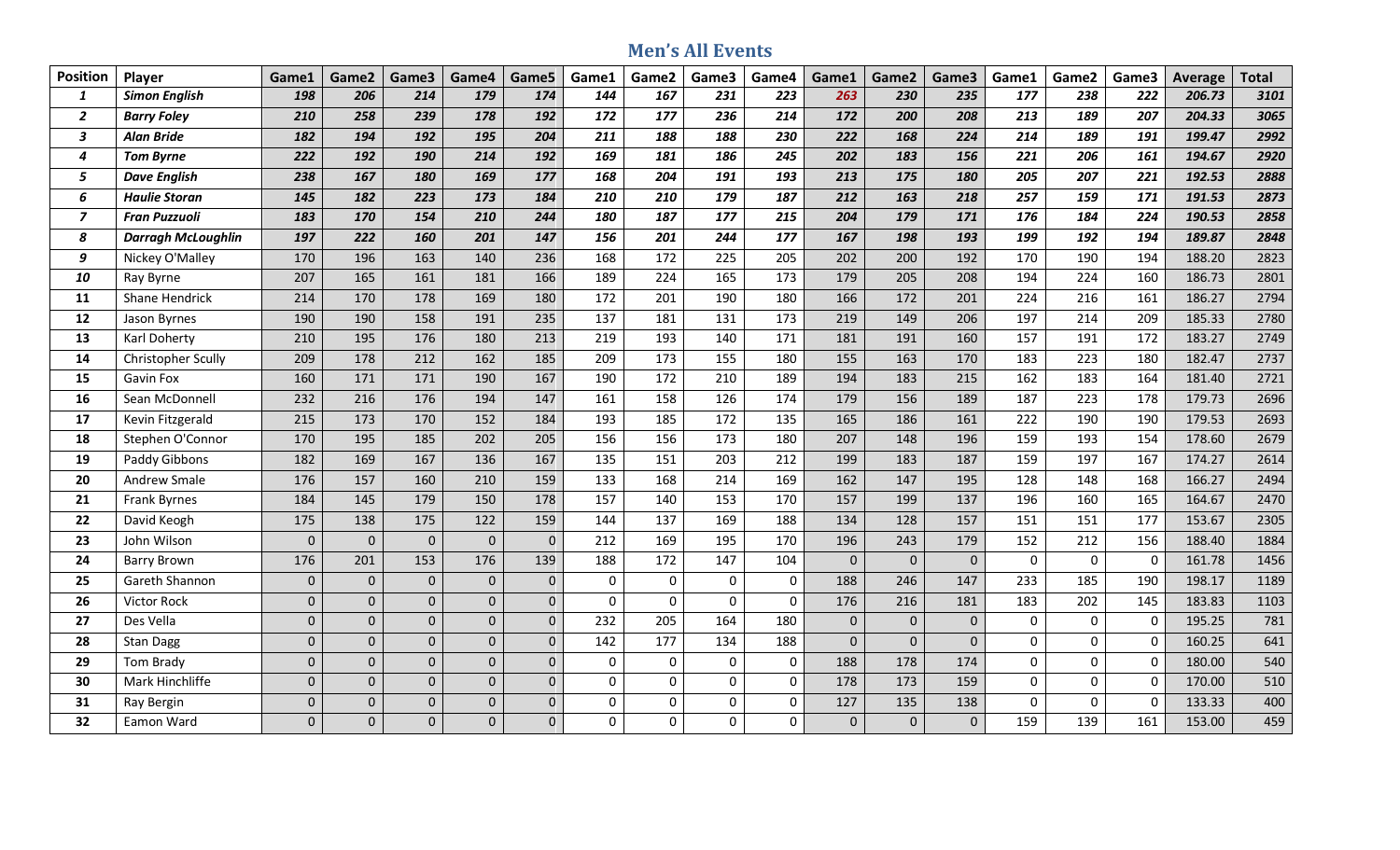#### **Ladies All Events**

|                         |                        |                |                | <b>Singles</b> |             |              |          |              | <b>Doubles</b> |       |                | <b>Trios</b>   |                |          | Team  |             |                |              |
|-------------------------|------------------------|----------------|----------------|----------------|-------------|--------------|----------|--------------|----------------|-------|----------------|----------------|----------------|----------|-------|-------------|----------------|--------------|
| <b>Position</b>         | Player                 | Game1          | Game2          | Game3          | Game4       | Game5        | Game1    | Game2        | Game3          | Game4 | Game1          | Game2          | Game3          | Game1    | Game2 | Game3       | <b>Average</b> | <b>Total</b> |
| 1                       | <b>Hannah Cullen</b>   | 191            | 164            | 215            | 189         | 164          | 151      | 191          | 211            | 181   | 236            | 191            | 187            | 202      | 174   | 158         | 187.00         | 2805         |
| $\overline{2}$          | <b>Carol Catchpole</b> | 219            | 196            | 187            | 175         | 187          | 171      | 198          | 183            | 171   | 163            | 180            | 162            | 194      | 202   | 169         | 183.80         | 2757         |
| 3                       | Aimee Kellegher        | 130            | 161            | 185            | 210         | 199          | 164      | 211          | 206            | 145   | 124            | 224            | 208            | 130      | 169   | 158         | 174.93         | 2624         |
| 4                       | <b>Sarah Stott</b>     | 181            | 168            | 148            | 193         | 185          | 170      | 168          | 170            | 161   | 223            | 202            | 154            | 167      | 166   | 165         | 174.73         | 2621         |
| 5                       | <b>Ann Cullen</b>      | 190            | 149            | 135            | 214         | 168          | 168      | 160          | 179            | 153   | 157            | 148            | 200            | 196      | 143   | 147         | 167.13         | 2507         |
| 6                       | <b>Pat Cummins</b>     | 159            | 143            | 127            | 212         | 178          | 143      | 139          | 184            | 158   | 166            | 169            | 170            | 198      | 155   | 179         | 165.33         | 2480         |
| $\overline{\mathbf{z}}$ | Yvonne Randell         | 169            | 180            | 191            | 166         | 173          | 179      | 144          | 164            | 152   | 157            | 164            | 169            | 148      | 185   | 136         | 165.13         | 2477         |
| 8                       | Ros O'Reilly           | 187            | 157            | 144            | 162         | 179          | 154      | 163          | 181            | 157   | 160            | 150            | 134            | 156      | 135   | 169         | 159.20         | 2388         |
| 9                       | Pat Holmes             | $\mathbf 0$    | $\mathbf 0$    | $\overline{0}$ | $\mathbf 0$ | $\mathbf{0}$ | 160      | 210          | 197            | 169   | $\overline{0}$ | $\overline{0}$ | $\overline{0}$ | $\Omega$ | 0     | $\mathbf 0$ | 184.00         | 736          |
| 10                      | Elaine Lalor           | $\overline{0}$ | $\overline{0}$ | $\overline{0}$ | $\mathbf 0$ | $\mathbf{0}$ | 154      | 167          | 149            | 130   | $\overline{0}$ | $\overline{0}$ | $\overline{0}$ | $\Omega$ | 0     | $\mathbf 0$ | 150.00         | 600          |
| 11                      | <b>Berni Moriarty</b>  | $\mathbf 0$    | $\mathbf 0$    | $\Omega$       | $\mathbf 0$ | $\mathbf 0$  | $\Omega$ | $\mathbf{0}$ | $\mathbf{0}$   | 0     | 163            | 217            | 204            | $\Omega$ | 0     | $\mathbf 0$ | 194.67         | 584          |

#### *High*

*Game Hannah Cullen 236*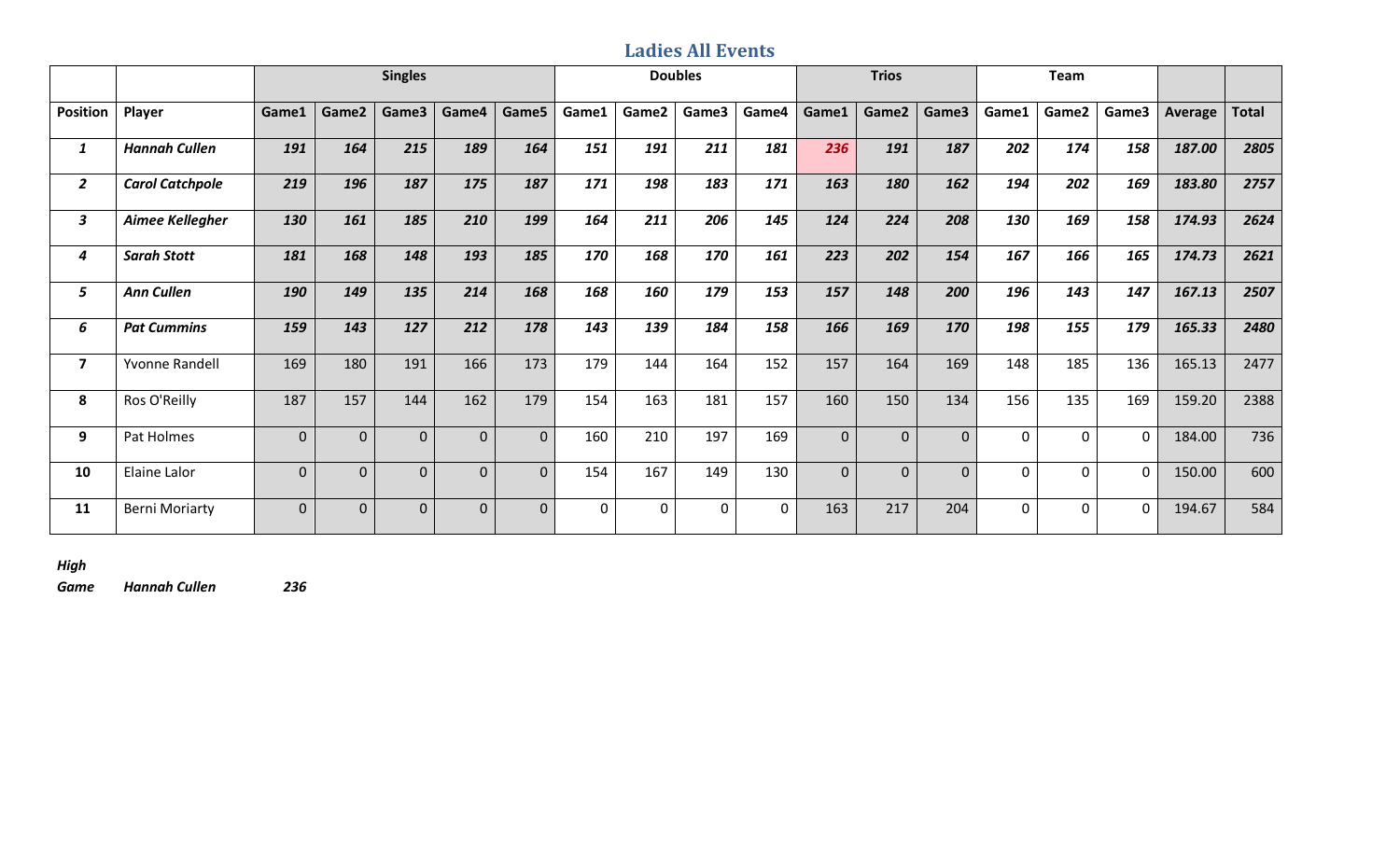|                         |                           |       | <b>Men's Singles</b> |       |       |       |         |              |
|-------------------------|---------------------------|-------|----------------------|-------|-------|-------|---------|--------------|
| <b>Position</b>         | Player                    | Game1 | Game2                | Game3 | Game4 | Game5 | Average | <b>Total</b> |
| $\mathbf{1}$            | <b>Barry Foley</b>        | 210   | 258                  | 239   | 178   | 192   | 215.40  | 1077         |
| $2^{\circ}$             | <b>Tom Byrne</b>          | 222   | 192                  | 190   | 214   | 192   | 202.00  | 1010         |
| $\mathbf{3}$            | <b>Karl Doherty</b>       | 210   | 195                  | 176   | 180   | 213   | 194.80  | 974          |
| 4                       | Simon English             | 198   | 206                  | 214   | 179   | 174   | 194.20  | 971          |
| 5                       | Alan Bride                | 182   | 194                  | 192   | 195   | 204   | 193.40  | 967          |
| 6                       | Sean McDonnell            | 232   | 216                  | 176   | 194   | 147   | 193.00  | 965          |
| $\overline{\mathbf{z}}$ | Jason Byrnes              | 190   | 190                  | 158   | 191   | 235   | 192.80  | 964          |
| 8                       | Fran Puzzuoli             | 183   | 170                  | 154   | 210   | 244   | 192.20  | 961          |
| 9                       | Stephen O'Connor          | 170   | 195                  | 185   | 202   | 205   | 191.40  | 957          |
| 10                      | <b>Christopher Scully</b> | 209   | 178                  | 212   | 162   | 185   | 189.20  | 946          |
| 11                      | Dave English              | 238   | 167                  | 180   | 169   | 177   | 186.20  | 931          |
| 12                      | Darragh McLoughlin        | 197   | 222                  | 160   | 201   | 147   | 185.40  | 927          |
| 13                      | <b>Shane Hendrick</b>     | 214   | 170                  | 178   | 169   | 180   | 182.20  | 911          |
| 14                      | Haulie Storan             | 145   | 182                  | 223   | 173   | 184   | 181.40  | 907          |
| 15                      | Nickey O'Malley           | 170   | 196                  | 163   | 140   | 236   | 181.00  | 905          |
| 16                      | Kevin Fitzgerald          | 215   | 173                  | 170   | 152   | 184   | 178.80  | 894          |
| 17                      | Ray Byrne                 | 207   | 165                  | 161   | 181   | 166   | 176.00  | 880          |
| 18                      | <b>Andrew Smale</b>       | 176   | 157                  | 160   | 210   | 159   | 172.40  | 862          |
| 19                      | Gavin Fox                 | 160   | 171                  | 171   | 190   | 167   | 171.80  | 859          |
| 20                      | <b>Barry Brown</b>        | 176   | 201                  | 153   | 176   | 139   | 169.00  | 845          |
| 21                      | Frank Byrnes              | 184   | 145                  | 179   | 150   | 178   | 167.20  | 836          |
| 22                      | Paddy Gibbons             | 182   | 169                  | 167   | 136   | 167   | 164.20  | 821          |
| 23                      | David Keogh               | 175   | 138                  | 175   | 122   | 159   | 153.80  | 769          |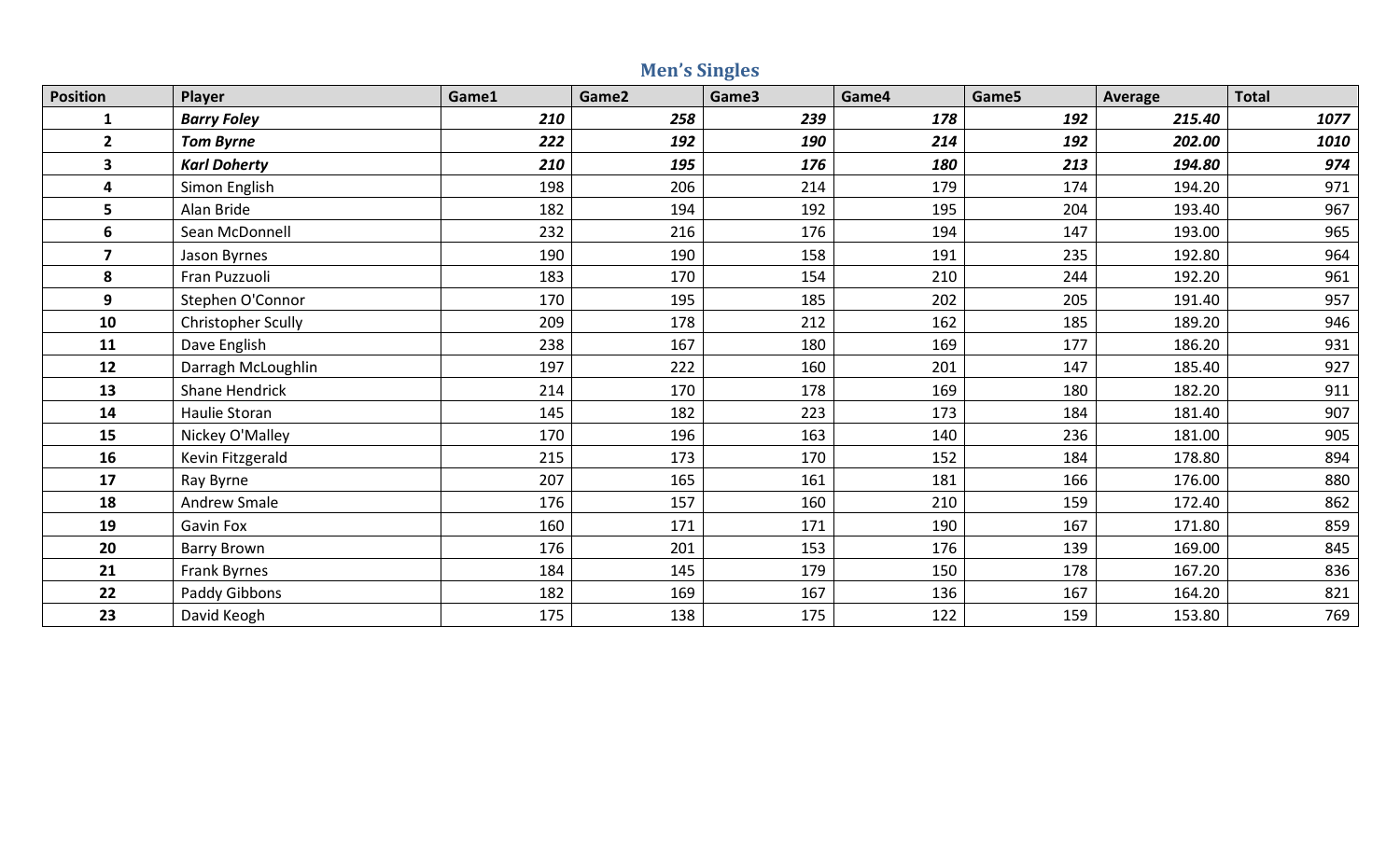# **Ladies Singles**

| <b>Position</b> | Player                 | Game1 | Game2 | Game3 | Game4 | Game5 | Average | <b>Total</b> |
|-----------------|------------------------|-------|-------|-------|-------|-------|---------|--------------|
|                 | <b>Carol Catchpole</b> | 219   | 196   | 187   | 175   | 187   | 192.80  | 964          |
|                 | <b>Hannah Cullen</b>   | 191   | 164   | 215   | 189   | 164   | 184.60  | 923          |
|                 | Aimee Kellegher        | 130   | 161   | 185   | 210   | 199   | 177.00  | 885          |
|                 | <b>Yvonne Randell</b>  | 169   | 180   | 191   | 166   | 173   | 175.80  | 879          |
|                 | Sarah Stott            | 181   | 168   | 148   | 193   | 185   | 175.00  | 875          |
|                 | Ann Cullen             | 190   | 149   | 135   | 214   | 168   | 171.20  | 856          |
|                 | Ros O'Reilly           | 187   | 157   | 144   | 162   | 179   | 165.80  | 829          |
|                 | Pat Cummins            | 159   | 143   | 127   | 212   | 178   | 163.80  | 819          |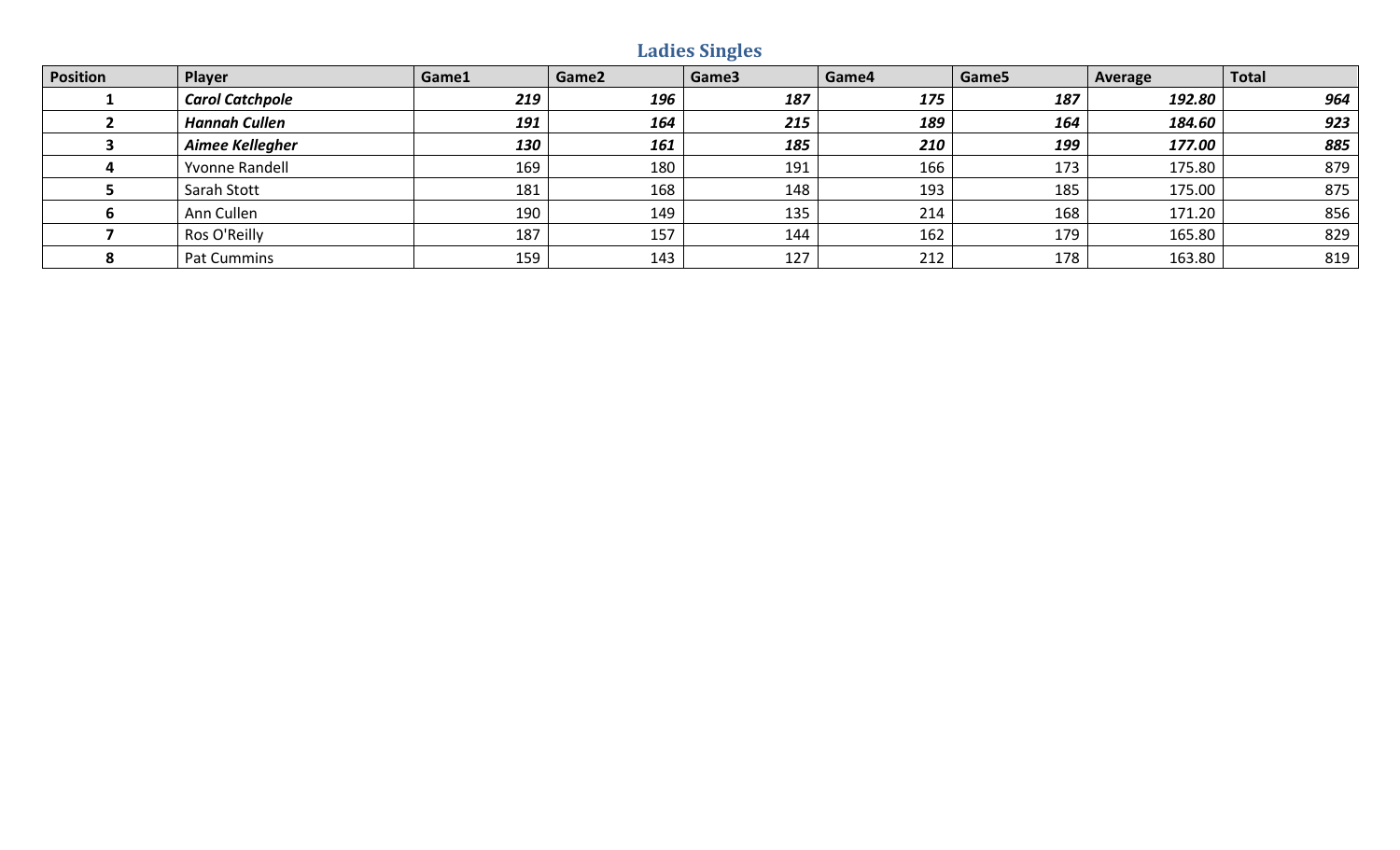| <b>Position</b> | <b>Player</b>             | Game1 | Game2 | Game3 | Game4 | <b>Average</b> | <b>Total</b> |
|-----------------|---------------------------|-------|-------|-------|-------|----------------|--------------|
|                 | Darragh                   |       |       |       |       |                |              |
| $\mathbf{1}$    | McLoughlin                | 156   | 201   | 244   | 177   | 194.50         | 778          |
|                 | Alan Bride                | 211   | 188   | 188   | 230   | 204.25         | 817          |
|                 |                           | 367   | 389   | 432   | 407   |                | 1595         |
|                 | <b>Barry Foley</b>        | 172   | 177   | 236   | 214   | 199.75         | 799          |
| $\overline{2}$  | Simon English             | 144   | 167   | 231   | 223   | 191.25         | 765          |
|                 |                           | 316   | 344   | 467   | 437   |                | 1564         |
|                 | Tom Byrne                 | 169   | 181   | 186   | 245   | 195.25         | 781          |
| 3               | Nickey O'Malley           | 168   | 172   | 225   | 205   | 192.50         | 770          |
|                 |                           | 337   | 353   | 411   | 450   |                | 1551         |
|                 | <b>Gavin Fox</b>          | 190   | 172   | 210   | 189   | 190.25         | 761          |
| 4               | Fran Puzzuoli             | 180   | 187   | 177   | 215   | 189.75         | 759          |
|                 |                           | 370   | 359   | 387   | 404   |                | 1520         |
|                 | Ray Byrne                 | 189   | 224   | 165   | 173   | 187.75         | 751          |
| 5               | Paddy Gibbons             | 135   | 151   | 203   | 212   | 175.25         | 701          |
|                 |                           | 324   | 375   | 368   | 385   |                | 1452         |
|                 | <b>Andrew Smale</b>       | 133   | 168   | 214   | 169   | 171.00         | 684          |
| 6               | John Wilson               | 212   | 169   | 195   | 170   | 186.50         | 746          |
|                 |                           | 345   | 337   | 409   | 339   |                | 1430         |
|                 | Kevin Fitzgerald          | 193   | 185   | 172   | 135   | 171.25         | 685          |
| 7               | <b>Shane Hendrick</b>     | 172   | 201   | 190   | 180   | 185.75         | 743          |
|                 |                           | 365   | 386   | 362   | 315   |                | 1428         |
|                 | Frank Byrnes              | 157   | 140   | 153   | 170   | 155.00         | 620          |
| 8               | Des Vella                 | 232   | 205   | 164   | 180   | 195.25         | 781          |
|                 |                           | 389   | 345   | 317   | 350   |                | 1401         |
|                 | <b>Barry Brown</b>        | 188   | 172   | 147   | 104   | 152.75         | 611          |
| 9               | Haulie Storan             | 210   | 210   | 179   | 187   | 196.50         | 786          |
|                 |                           | 398   | 382   | 326   | 291   |                | 1397         |
|                 | Dave English              | 168   | 204   | 191   | 193   | 189.00         | 756          |
| 10              | Sean McDonnell            | 161   | 158   | 126   | 174   | 154.75         | 619          |
|                 |                           | 329   | 362   | 317   | 367   |                | 1375         |
|                 | Karl Doherty              | 219   | 193   | 140   | 171   | 180.75         | 723          |
| 11              | David Keogh               | 144   | 137   | 169   | 188   | 159.50         | 638          |
|                 |                           | 363   | 330   | 309   | 359   |                | 1361         |
|                 | <b>Stan Dagg</b>          | 142   | 177   | 134   | 188   | 160.25         | 641          |
| 12              | <b>Christopher Scully</b> | 209   | 173   | 155   | 180   | 179.25         | 717          |
|                 |                           | 351   | 350   | 289   | 368   |                | 1358         |
|                 | Jason Byrnes              | 137   | 181   | 131   | 173   | 155.50         | 622          |
| 13              | Stephen O'Connor          | 156   | 156   | 173   | 180   | 166.25         | 665          |
|                 |                           | 293   | 337   | 304   | 353   |                | 1287         |

#### **Men's Doubles**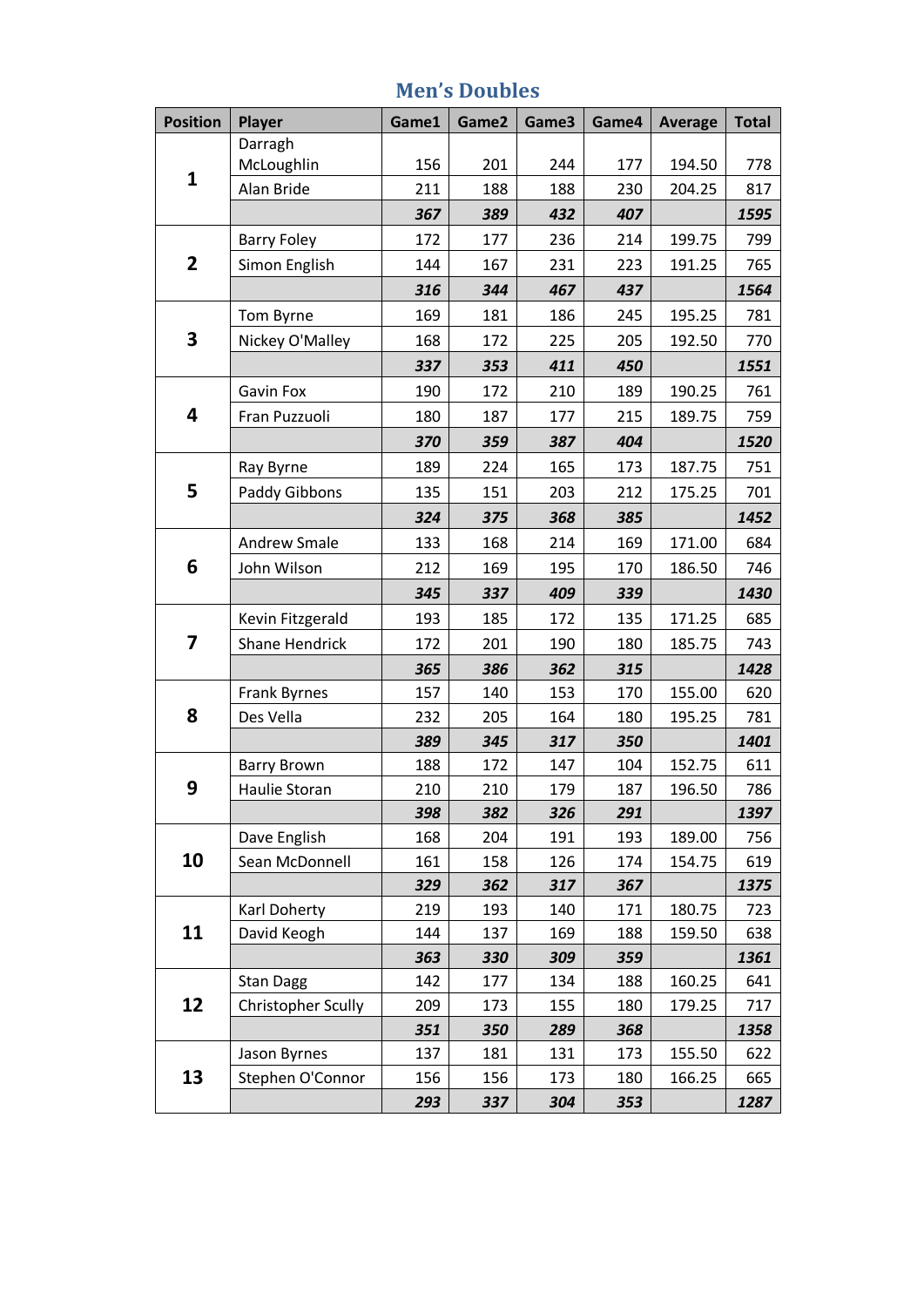| <b>Position</b> | Player                | Game1 | Game2 | Game3 | Game4 | <b>Average</b> | <b>Total</b> |
|-----------------|-----------------------|-------|-------|-------|-------|----------------|--------------|
|                 | Aimee Kellegher       | 164   | 211   | 206   | 145   | 181.50         | 726          |
| 1               | Hannah Cullen         | 151   | 191   | 211   | 181   | 183.50         | 734          |
|                 |                       | 315   | 402   | 417   | 326   |                | 1460         |
|                 | Pat Holmes            | 160   | 210   | 197   | 169   | 184.00         | 736          |
| $\overline{2}$  | Carol Catchpole       | 171   | 198   | 183   | 171   | 180.75         | 723          |
|                 |                       | 331   | 408   | 380   | 340   |                | 1459         |
|                 | Sarah Stott           | 170   | 168   | 170   | 161   | 167.25         | 669          |
| 3               | Ann Cullen            | 168   | 160   | 179   | 153   | 165.00         | 660          |
|                 |                       | 338   | 328   | 349   | 314   |                | 1329         |
|                 | Ros O'Reilly          | 154   | 163   | 181   | 157   | 163.75         | 655          |
| 4               | <b>Yvonne Randell</b> | 179   | 144   | 164   | 152   | 159.75         | 639          |
|                 |                       | 333   | 307   | 345   | 309   |                | 1294         |
|                 | <b>Pat Cummins</b>    | 143   | 139   | 184   | 158   | 156.00         | 624          |
| 5               | Elaine Lalor          | 154   | 167   | 149   | 130   | 150.00         | 600          |
|                 |                       | 297   | 306   | 333   | 288   |                | 1224         |

# **Ladies Doubles**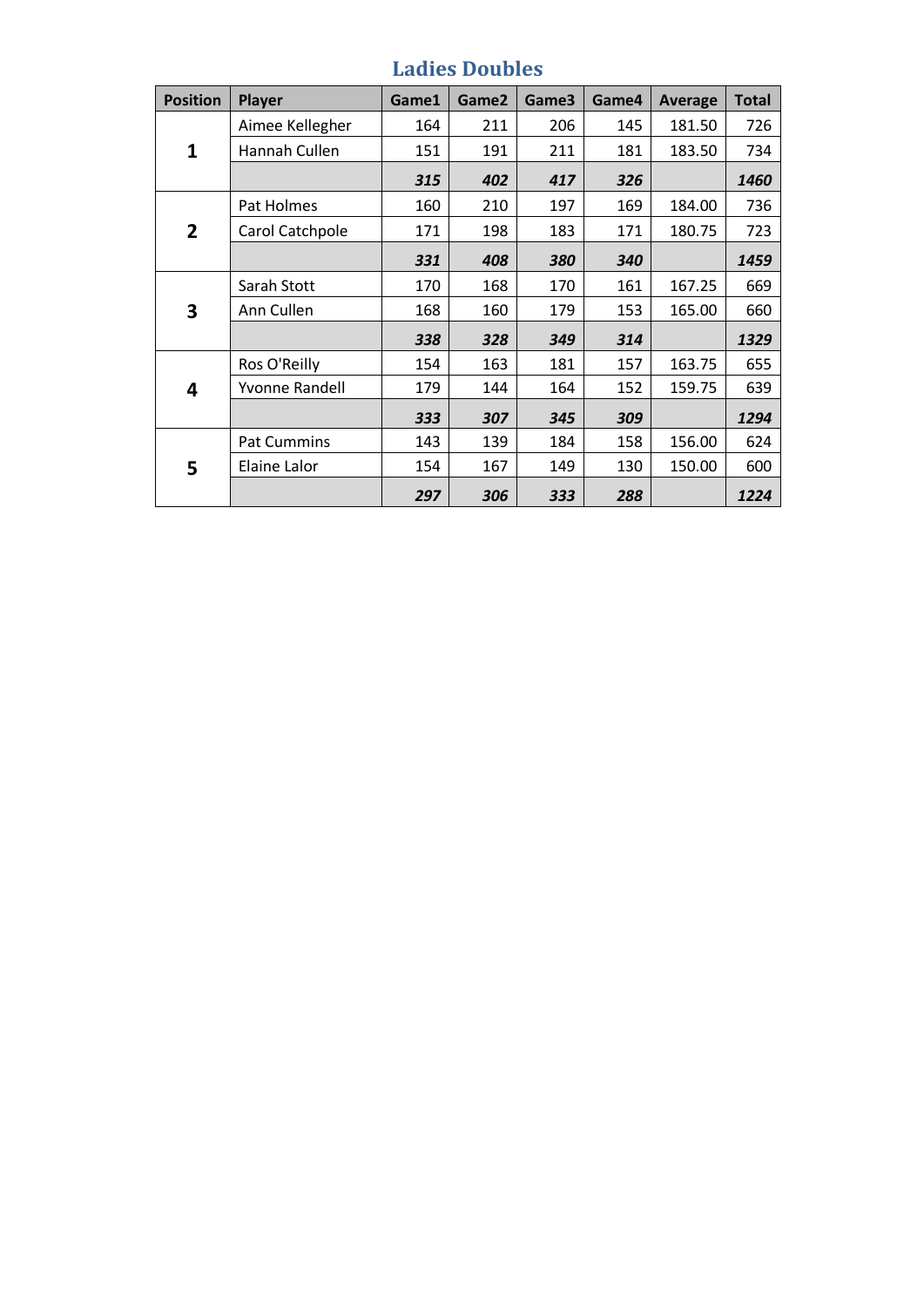| <b>Position</b> | Player                    | Game1 | Game2 | Game3 | <b>Average</b> | <b>Total</b> |
|-----------------|---------------------------|-------|-------|-------|----------------|--------------|
|                 | Simon English             | 263   | 230   | 235   | 242.67         | 728          |
| $\mathbf{1}$    | Dave English              | 213   | 175   | 180   | 189.33         | 568          |
|                 | Sean McDonnell            | 179   | 156   | 189   | 174.67         | 524          |
|                 |                           | 655   | 561   | 604   |                | 1820         |
|                 | <b>Barry Foley</b>        | 172   | 200   | 208   | 193.33         | 580          |
| $\overline{2}$  | <b>Victor Rock</b>        | 176   | 216   | 181   | 191.00         | 573          |
|                 | John Wilson               | 196   | 243   | 179   | 206.00         | 618          |
|                 |                           | 544   | 659   | 568   |                | 1771         |
|                 | <b>Gavin Fox</b>          | 194   | 183   | 215   | 197.33         | 592          |
| 3               | Gareth Shannon            | 188   | 246   | 147   | 193.67         | 581          |
|                 | Fran Puzzuoli             | 204   | 179   | 171   | 184.67         | 554          |
|                 |                           | 586   | 608   | 533   |                | 1727         |
|                 | Stephen O'Connor          | 207   | 148   | 196   | 183.67         | 551          |
| 4               | Darragh                   |       |       |       |                |              |
|                 | McLoughlin                | 167   | 198   | 193   | 186.00         | 558          |
|                 | Alan Bride                | 222   | 168   | 224   | 204.67         | 614          |
|                 |                           | 596   | 514   | 613   |                | 1723         |
|                 | Ray Byrne                 | 179   | 205   | 208   | 197.33         | 592          |
| 5               | Frank Byrnes              | 157   | 199   | 137   | 164.33         | 493          |
|                 | Haulie Storan             | 212   | 163   | 218   | 197.67         | 593          |
|                 |                           | 548   | 567   | 563   |                | 1678         |
|                 | Kevin Fitzgerald          | 165   | 186   | 161   | 170.67         | 512          |
| 6               | Jason Byrnes              | 219   | 149   | 206   | 191.33         | 574          |
|                 | Shane Hendrick            | 166   | 172   | 201   | 179.67         | 539          |
|                 |                           | 550   | 507   | 568   |                | 1625         |
|                 | Tom Byrne                 | 202   | 183   | 156   | 180.33         | 541          |
| 7               | <b>Christopher Scully</b> | 155   | 163   | 170   | 162.67         | 488          |
|                 | Nickey O'Malley           | 202   | 200   | 192   | 198.00         | 594          |
|                 |                           | 559   | 546   | 518   |                | 1623         |
|                 | Tom Brady                 | 188   | 178   | 174   | 180.00         | 540          |
| 8               | Ray Bergin                | 127   | 135   | 138   | 133.33         | 400          |
|                 | Paddy Gibbons             | 199   | 183   | 187   | 189.67         | 569          |
|                 |                           | 514   | 496   | 499   |                | 1509         |
|                 | Karl Doherty              | 181   | 191   | 160   | 177.33         | 532          |
| 9               | David Keogh               | 134   | 128   | 157   | 139.67         | 419          |
|                 | Mark Hinchliffe           | 178   | 173   | 159   | 170.00         | 510          |
|                 |                           | 493   | 492   | 476   |                | 1461         |
|                 | <b>Andrew Smale</b>       | 162   | 147   | 195   | 168.00         | 504          |
| 10              |                           | 0     | 0     | 0     | 0.00           | 0            |
|                 |                           | 0     | 0     | 0     | 0.00           | 0            |
|                 |                           | 162   | 147   | 195   |                | 504          |

## **Men's Trios**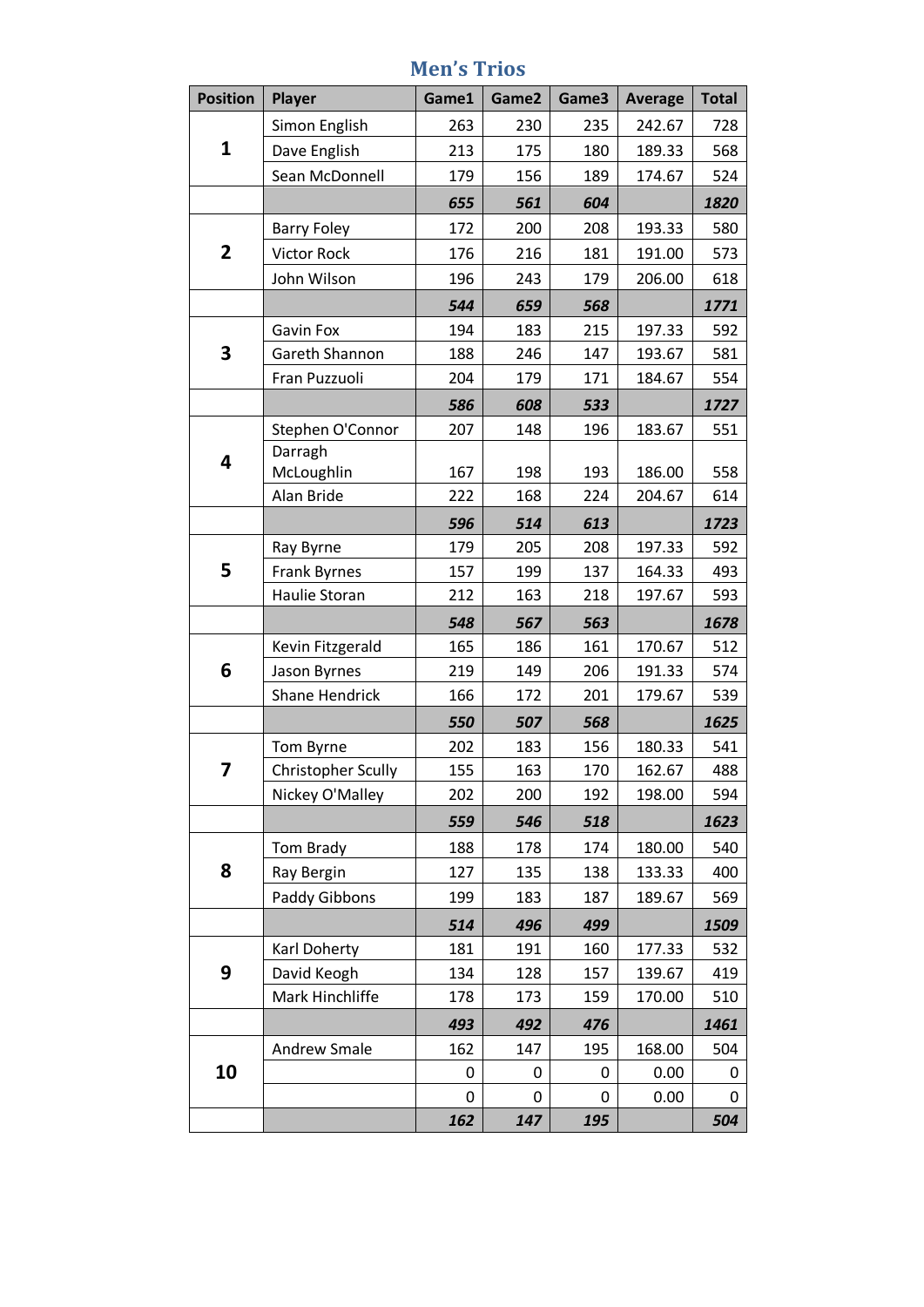| <b>Position</b> | Player                | Game1 | Game2 | Game3 | Average | <b>Total</b> |
|-----------------|-----------------------|-------|-------|-------|---------|--------------|
|                 | Hannah Cullen         | 236   | 191   | 187   | 204.67  | 614          |
|                 | Carol Catchpole       | 163   | 180   | 162   | 168.33  | 505          |
| 1               | Aimee Kellegher       | 124   | 224   | 208   | 185.33  | 556          |
|                 |                       | 523   | 595   | 557   |         | 1675         |
|                 | Ann Cullen            | 157   | 148   | 200   | 168.33  | 505          |
|                 | Sarah Stott           | 223   | 202   | 154   | 193.00  | 579          |
| $\overline{2}$  | <b>Berni Moriarty</b> | 163   | 217   | 204   | 194.67  | 584          |
|                 |                       | 543   | 567   | 558   |         | 1668         |
|                 | Ros O'Reilly          | 160   | 150   | 134   | 148.00  | 444          |
|                 | <b>Pat Cummins</b>    | 166   | 169   | 170   | 168.33  | 505          |
| 3               | Yvonne Randell        | 157   | 164   | 169   | 163.33  | 490          |
|                 |                       | 483   | 483   | 473   |         | 1439         |

# **Ladies Trios**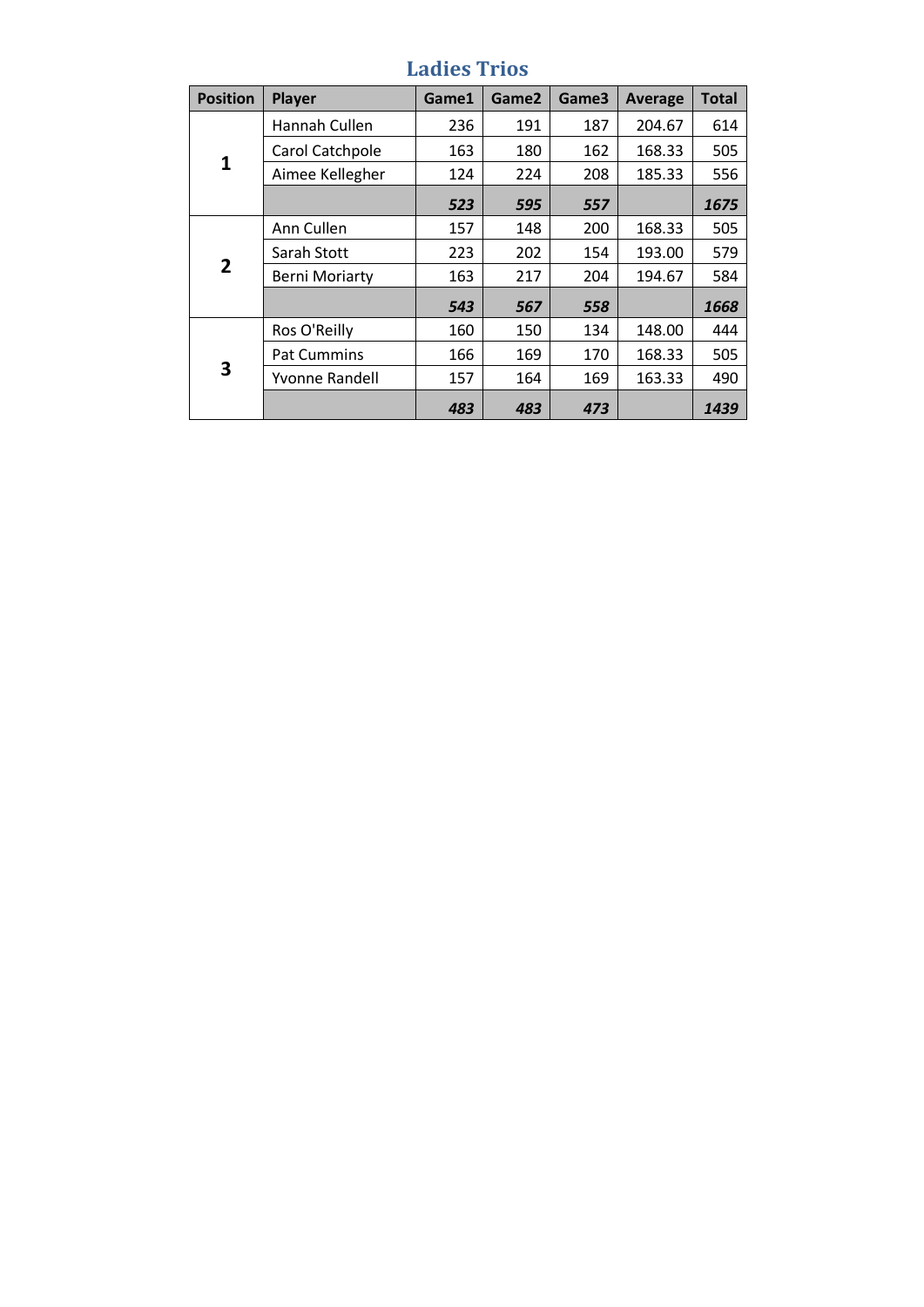| <b>Position</b> | <b>Player</b>             | Game1 | Game2 | Game3 | <b>Average</b> | <b>Total</b> |
|-----------------|---------------------------|-------|-------|-------|----------------|--------------|
|                 | Kevin Fitzgerald          | 222   | 190   | 190   | 200.67         | 602          |
|                 | Dave English              | 205   | 207   | 221   | 211.00         | 633          |
| $\mathbf{1}$    | David Keogh               | 151   | 151   | 177   | 159.67         | 479          |
|                 | Sean McDonnell            | 187   | 223   | 178   | 196.00         | 588          |
|                 | Simon English             | 177   | 238   | 222   | 212.33         | 637          |
|                 |                           | 942   | 1009  | 988   |                | 2939         |
|                 | Fran Puzzuoli             | 176   | 184   | 224   | 194.67         | 584          |
|                 | Gareth Shannon            | 233   | 185   | 190   | 202.67         | 608          |
| $\overline{2}$  | <b>Shane Hendrick</b>     | 224   | 216   | 161   | 200.33         | 601          |
|                 | Eamon Ward                | 159   | 139   | 161   | 153.00         | 459          |
|                 | Jason Byrnes              | 197   | 214   | 209   | 206.67         | 620          |
|                 |                           | 989   | 938   | 945   |                | 2872         |
|                 | Ray Byrne                 | 194   | 224   | 160   | 192.67         | 578          |
|                 | Paddy Gibbons             | 159   | 197   | 167   | 174.33         | 523          |
| 3               | <b>Frank Byrnes</b>       | 196   | 160   | 165   | 173.67         | 521          |
|                 | <b>Christopher Scully</b> | 183   | 223   | 180   | 195.33         | 586          |
|                 | Tom Byrne                 | 221   | 206   | 161   | 196.00         | 588          |
|                 |                           | 953   | 1010  | 833   |                | 2796         |
|                 | Stephen O'Connor          | 159   | 193   | 154   | 168.67         | 506          |
|                 | Karl Doherty              | 157   | 191   | 172   | 173.33         | 520          |
| 4               | Haulie Storan             | 257   | 159   | 171   | 195.67         | 587          |
|                 | Darragh                   |       |       |       |                |              |
|                 | McLoughlin                | 199   | 192   | 194   | 195.00         | 585          |
|                 | Alan Bride                | 214   | 189   | 191   | 198.00         | 594          |
|                 |                           | 986   | 924   | 882   |                | 2792         |
|                 | <b>Barry Foley</b>        | 213   | 189   | 207   | 203.00         | 609          |
|                 | John Wilson               | 152   | 212   | 156   | 173.33         | 520          |
| 5               | <b>Victor Rock</b>        | 183   | 202   | 145   | 176.67         | 530          |
|                 | Nickey O'Malley           | 170   | 190   | 194   | 184.67         | 554          |
|                 | Gavin Fox                 | 162   | 183   | 164   | 169.67         | 509          |
|                 |                           | 880   | 976   | 866   |                | 2722         |
|                 | <b>Andrew Smale</b>       | 128   | 148   | 168   | 148.00         | 444          |
|                 |                           |       |       |       |                |              |
| 6               |                           |       |       |       |                |              |
|                 |                           |       |       |       |                |              |
|                 |                           |       |       |       |                |              |
|                 |                           | 128   | 148   | 168   |                | 444          |

## **Men's Team**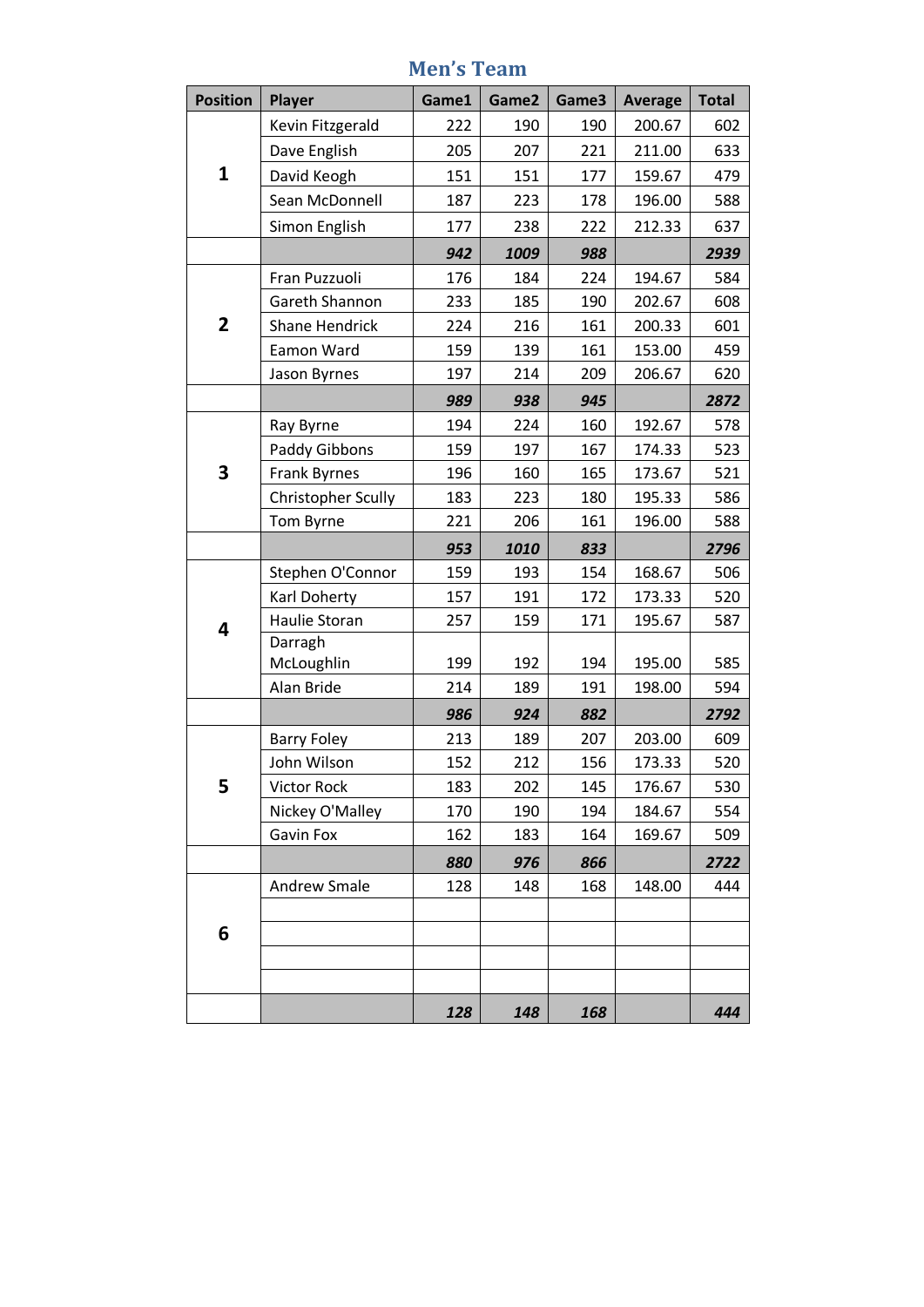|  | <b>Ladies Team</b> |
|--|--------------------|
|--|--------------------|

| <b>Position</b> | <b>Player</b>      | Game1 | Game2 | Game3 | <b>Average</b> | <b>Total</b> |
|-----------------|--------------------|-------|-------|-------|----------------|--------------|
| 1               | Carol Catchpole    | 194   | 202   | 169   | 188.33         | 565          |
|                 | <b>Pat Cummins</b> | 198   | 155   | 179   | 177.33         | 532          |
|                 | Ros O'Reilly       | 156   | 135   | 169   | 153.33         | 460          |
|                 | Yvonne Randell     | 148   | 185   | 136   | 156.33         | 469          |
|                 |                    | 696   | 677   | 653   |                | 2026         |
| $\overline{2}$  | Hannah Cullen      | 202   | 174   | 158   | 178.00         | 534          |
|                 | Ann Cullen         | 196   | 143   | 147   | 162.00         | 486          |
|                 | Sarah Stott        | 167   | 166   | 165   | 166.00         | 498          |
|                 | Aimee Kellegher    | 130   | 169   | 158   | 152.33         | 457          |
|                 |                    | 695   | 652   | 628   |                | 1975         |